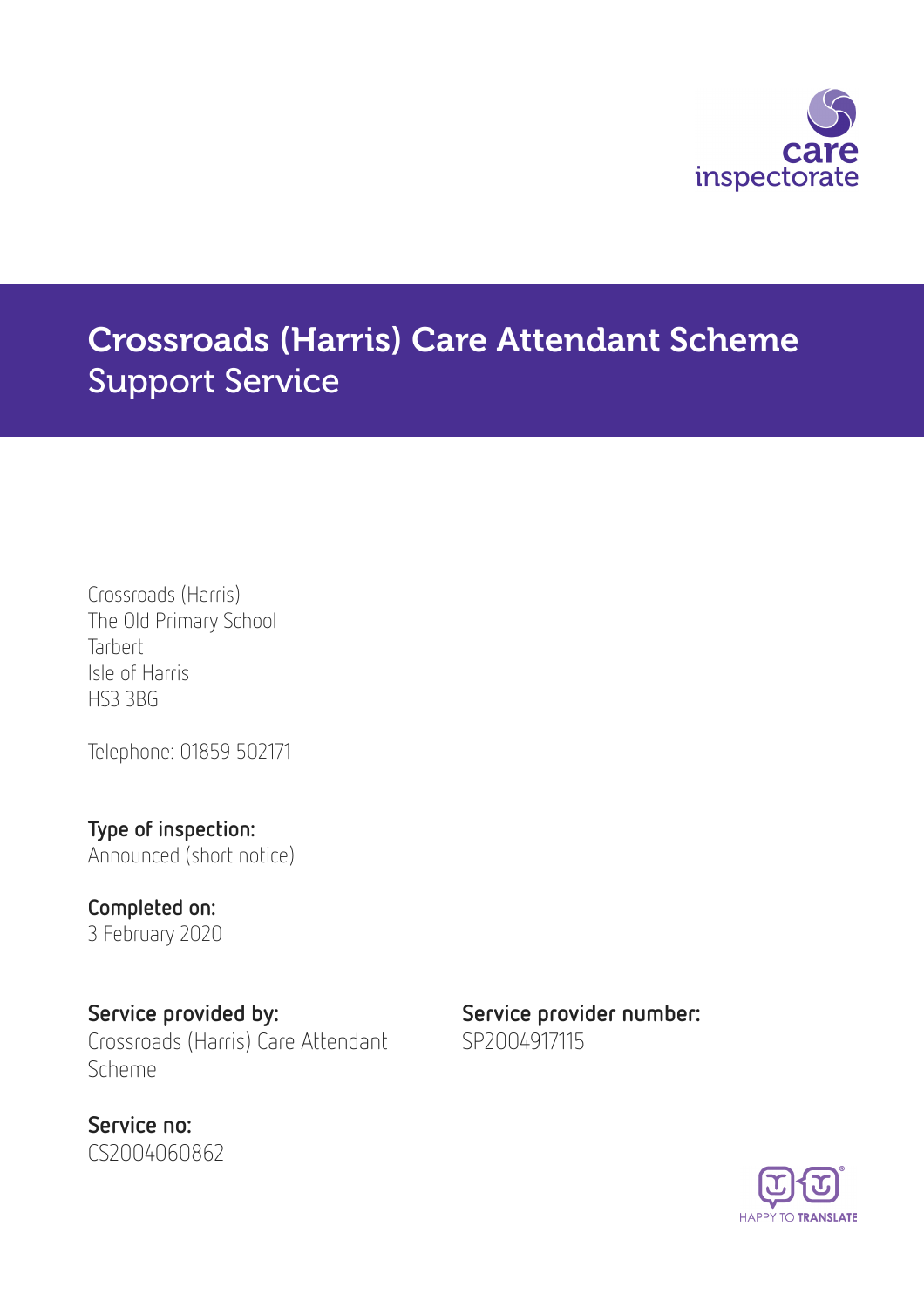### About the service

Crossroads (Harris) Care Attendant Scheme registered with the Care Inspectorate on 1 April 2011. The service has, however, been providing care and support in the Isle of Harris since 1985.

The service is a charity loosely affiliated to the national Crossroads organisation. They provide care at home to support carers, or individuals living alone, by offering a flexible service that responds to each person's needs and circumstances. Crossroads Harris aims to provide care and support that "enables people to be cared for in their own homes for as long as possible" and which enhances their quality of life.

This service does not operate from a staffed office. The registered manager, employed on a part time basis, uses an office in the council offices in Tarbert, when necessary. Service documents are securely stored in this office, and the premises also offer a venue for meetings and administration duties necessary to service delivery.

#### What people told us

We obtained feedback from people using the service in a variety of ways.

We received 15 questionnaires from people who used the service. We visited four people using the service, and also had the opportunity to talk with four people whose relatives had, or were having support from Crossroads.

It was consistently clear that this was a much valued service, and that the support made a tangible difference to people's experience.

Comments received included :

"Crossroads Harris is a great service, will help you out anytime you need them".

"I haven't been using the service very long time, but in that time have found it to be good. Staff very approachable and helpful".

"I am very happy with all the care I get".

"This is an excellent service run very efficiently and the Crossroads care workers we came into contact with were caring, respectful and very kind. The service allowed me to come back to my own home in the evenings".

"Crossroads (Harris) has been an absolute lifeline to our family over the last few years in helping us care for my relative in her own home. Co-ordinator is so approachable and obliging and always tries to help us whenever she has the capacity to do so for which we are extremely grateful for. The Crossroads ladies show such care and compassion towards my relative and nothing is ever too much trouble for them. They are all so friendly, full of fun and great company. They are an amazing bunch of individuals and a real credit to the Crossroads service.

"Staff were compassionate ... and instilled confidence in me from the outset".

"My relatives would struggle to be at home without the input from Crossroads. They are another level of input that is essential. Crossroads never let us down and we would be lost without them".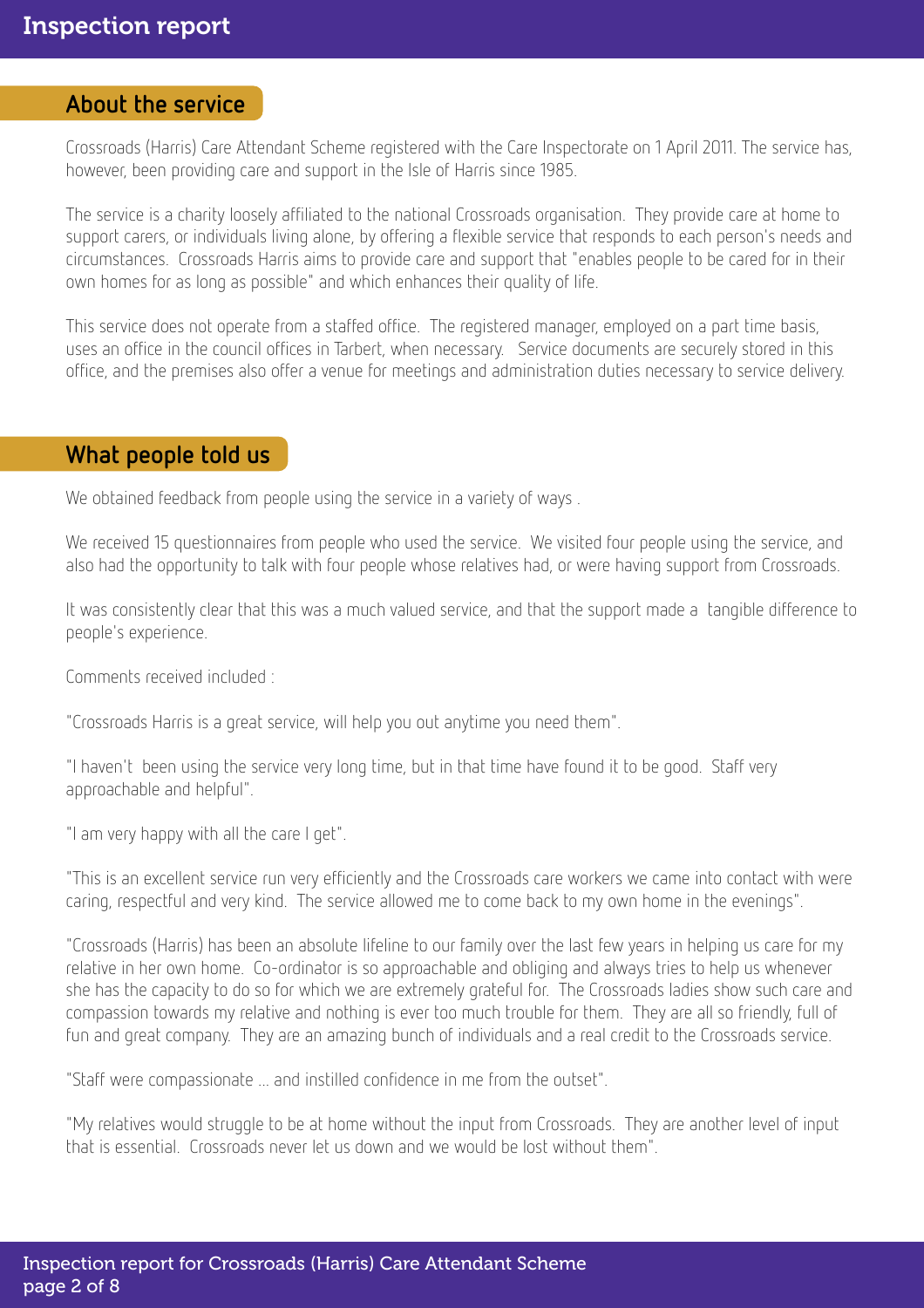### Self assessment

The service were not asked to submit a self assessment this year. We looked at their own service aims and objectives, which continued to demonstrate how the provider monitored the quality of their service provision. There continues to be a real focus of how as a provider they can respond to presenting needs in the way that makes the best use of their resources to benefit people with additional support needs.

### From this inspection we graded this service as:

| Quality of care and support          | 6 - Excellent |
|--------------------------------------|---------------|
| Quality of staffing                  | not assessed  |
| Quality of management and leadership | 6 - Excellent |

### What the service does well

We assessed that people continued to experience excellent support from Crossroads Harris.

Crossroads (Harris) remain committed to providing the best standard of consistent and reliable care, which we assessed that they had continued to achieve.

We met, and received feedback about a caring and respectful staff team, who got to know the people that they supported very well. It was evident that individual staff team members had the right skills, knowledge and experience gained from extensive involvement in caring and supporting people. Staff demonstrated compassion in their role, and it was clear that staff regularly went beyond what they were required to do, because of their empathy and the mutual relationships that were established with those they supported. People received support from a small number of staff which upheld continuity of care, and careful consideration was taken of staff skills, and interests when allocating support visits.

People told us that their quality of life had improved as a result of using the service. Individuals described how they benefited from the stimulation and social opportunity that the support offered. Other people who were caring for relatives, told us that the opportunity for rest, to enjoy a break away from caring duties, made a significant contribution to their health and wellbeing. In some instances the support from Crossroads enabled people to continue with work responsibilities, or to attend to other family or personal commitments confident that their loved one was being cared for. Some people, who lived in remote villages, and who experienced social isolation felt reassured by the expectation of visits from their support worker whom they had grown to rely on.

People's care plans should be right for them because they set out how their needs will be met, as well as their wishes and choices. Care plans were current and regularly reviewed and contained information which would provide the necessary guidance to staff. We were confident that support was person centred and based on needs and wishes. People experiencing care, and their representatives, were obviously involved in the development of the plan, and also took part in regular reviews which offered regular opportunities to give feedback. Staff also contributed to the review process and supported on-going evaluation as to how the service was meeting individual needs. The support provided by Crossroads Harris is designed to be person centred and has a flexible and enabling approach providing this support in the way that will make the biggest difference to the people involved.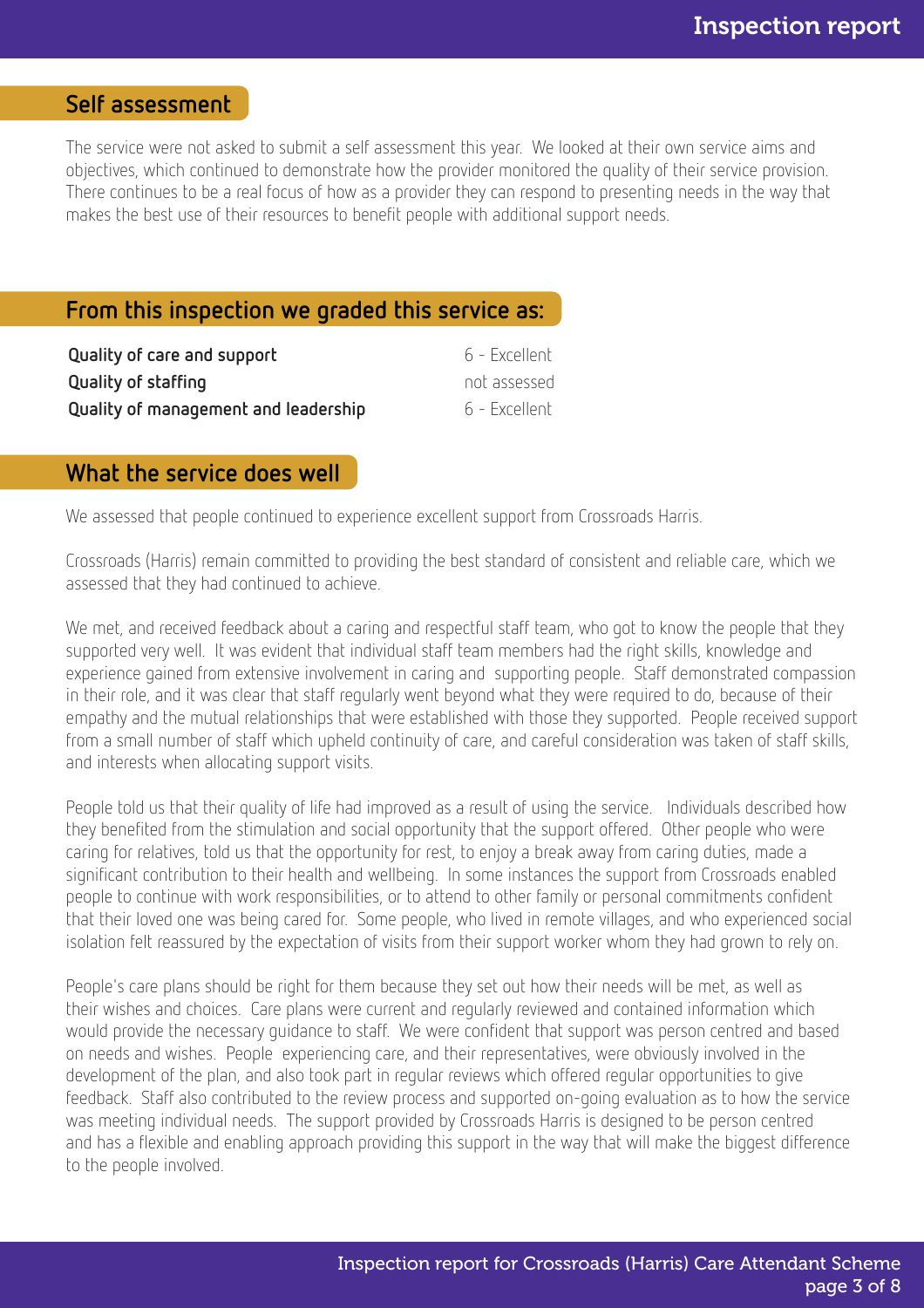People should be sure that their health and care needs were being well supported. Staff supported people in a sensitive manner. The service regularly provided support to people receiving palliative care. We heard about care being provided to a high standard, and in a manner which supported informal caregivers. It was evident that people felt confident and reassured by the professional approach of the staff, and by their ability to respond appropriately to apparent changes in health, or support stress and distress. Staff we spoke with were well informed and confident as to how they would access the right support in the event of requiring assistance.

Staff told us that they enjoyed their jobs and were well supported by management. They attended regular mandatory training, and enjoyed sessions on various health and social care topics relevant to their role. Staff were involved in regular staff meetings, and had a schedule of supervision and appraisal meetings with their manager which gave the opportunity for reflection on their role, and on their own learning and development. Attainment towards formal qualifications has been successfully embraced by those staff requiring to undertake these. As well as informal supervisory support when needed, regular observed practice visits were carried out as part of their internal quality assurance processes to support any areas requiring focus.

Robust recruitment and induction systems were being used, and staff registration responsibilities were being actively supported and monitored. All of this meant that people should be confident that the staff who support them have the necessary skills, and that best practice guidance is followed when employing new staff to protect people from harm.

This service continues to be well managed. It was apparent, that at a time of change in the management structure, that the excellent systems and processes already established, supported business and service continuity. The incoming manager experienced a supportive induction process, which enabled a smooth transition for people using the service, their relatives and for the staff group. In summary we found the service to be well organised in all regards, and to be fully focussed on people's experience. The service shows flexibility on offering a range of different supports to its community. We concluded that excellent levels of care and support were experienced by those using the service and that this was coordinated by a management and committee who were committed to continuous improvement.

#### What the service could do better

We saw that staff were receiving regular mandatory training, and excellent progress had been achieved with staff qualifications. We concluded, however, that a review of the current training plan, with a view to assessing what would now be most relevant to the staff team, and taking on board the needs of those they currently support, would be beneficial.

We heard that as part of a group of providers (who had previously been formally affiliated to the Crossroads organisation) the service were re-evaluating their personal planning documentation feeling that some aspects did not add value to the processes. We look forward to looking at how this develops at future inspections.

In our feedback we highlighted that some of the minutes of review meetings could be further developed to reflect the evaluation and outcome focus that we saw reflected in the actual support provided. We also highlighted some minor remediation necessary in individual person plans. While we were confident that these would be immediately actioned, it would seem appropriate for the service to use regular audits so as to continuously monitor all aspects of the personal planning process.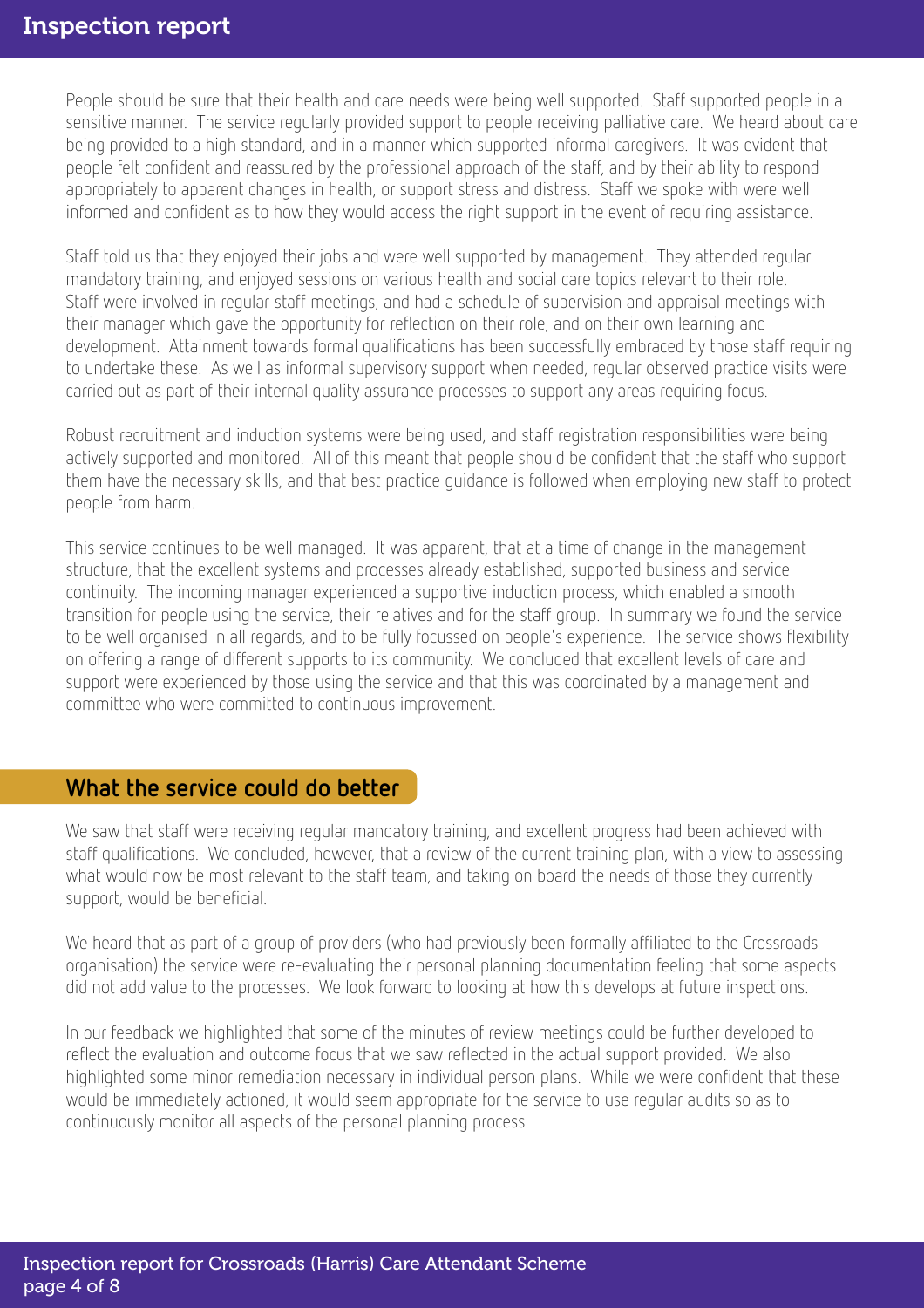Requirements

Number of requirements: 0

#### Recommendations

Number of recommendations: 0

### **Complaints**

There have been no complaints upheld since the last inspection. Details of any older upheld complaints are published at www.careinspectorate.com.

# What the service has done to meet any requirements we made at or since the last inspection

### Previous requirements

There are no outstanding requirements.

# What the service has done to meet any recommendations we made at or since the last inspection

### Previous recommendations

There are no outstanding recommendations.

# Inspection and grading history

| <b>Date</b> | Tvpe i        | Gradings                          |                                |
|-------------|---------------|-----------------------------------|--------------------------------|
| 1 Feb 2019  | I Unannounced | Care and support<br>I Environment | -6 - Excellent<br>Not assessed |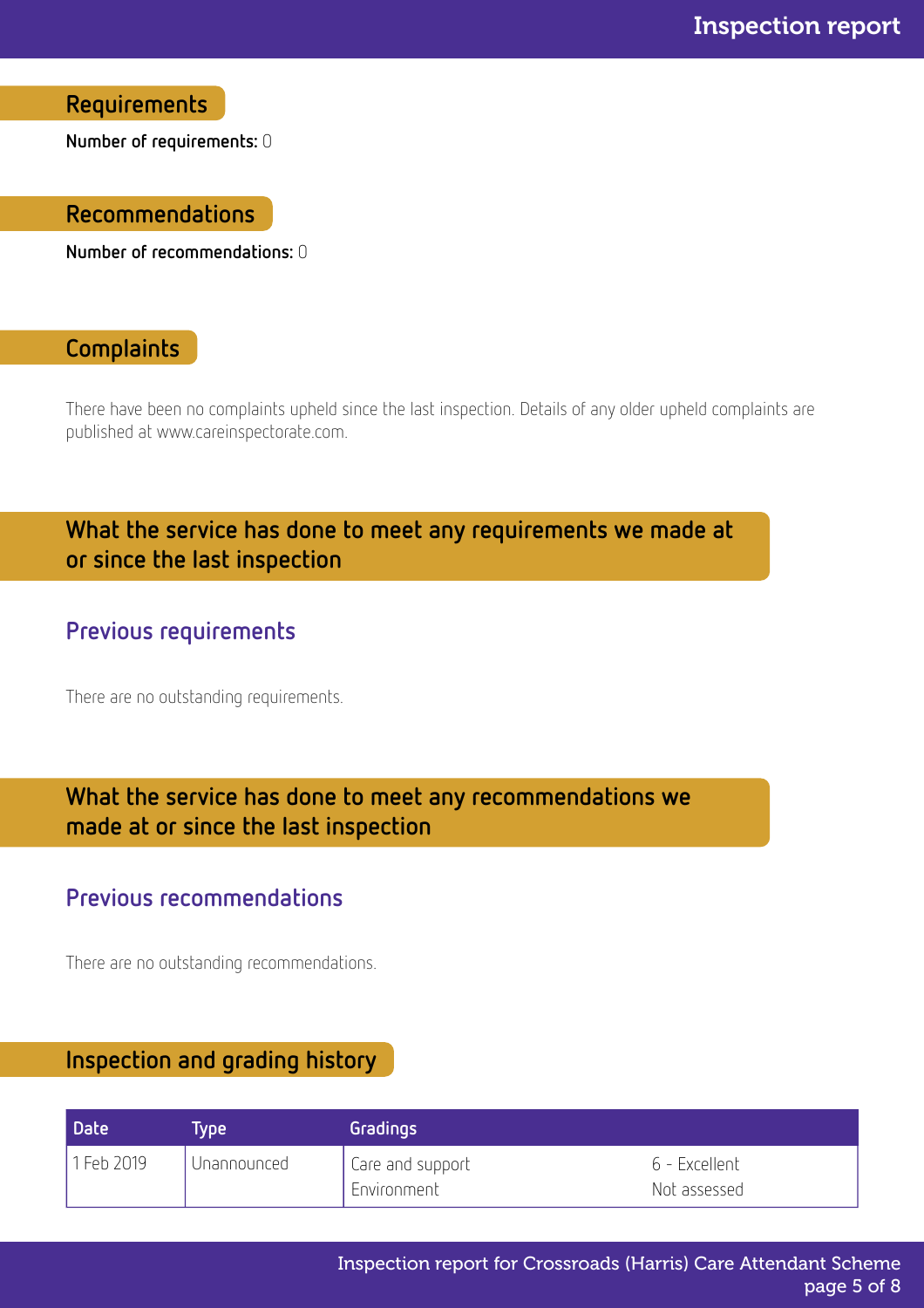| <b>Date</b> | <b>Type</b>                 | Gradings                                                                 |                                                                 |
|-------------|-----------------------------|--------------------------------------------------------------------------|-----------------------------------------------------------------|
|             |                             | Staffing<br>Management and leadership                                    | Not assessed<br>6 - Excellent                                   |
| 1 Feb 2018  | Announced (short<br>notice) | Care and support<br>Environment<br>Staffing<br>Management and leadership | 6 - Excellent<br>Not assessed<br>6 - Excellent<br>6 - Excellent |
| 3 Mar 2017  | Announced (short<br>notice) | Care and support<br>Environment<br>Staffing<br>Management and leadership | 6 - Excellent<br>Not assessed<br>6 - Excellent<br>6 - Excellent |
| 27 Jan 2016 | Announced (short<br>notice) | Care and support<br>Environment<br>Staffing<br>Management and leadership | 6 - Excellent<br>Not assessed<br>6 - Excellent<br>6 - Excellent |
| 23 Jan 2015 | Announced (short<br>notice) | Care and support<br>Environment<br>Staffing<br>Management and leadership | 6 - Excellent<br>Not assessed<br>6 - Excellent<br>6 - Excellent |
| 30 Jan 2014 | Announced (short<br>notice) | Care and support<br>Environment<br>Staffing<br>Management and leadership | 6 - Excellent<br>Not assessed<br>6 - Excellent<br>6 - Excellent |
| 14 Feb 2013 | Announced (short<br>notice) | Care and support<br>Environment<br>Staffing<br>Management and leadership | 6 - Excellent<br>Not assessed<br>5 - Very good<br>6 - Excellent |
| 27 Oct 2010 | Announced                   | Care and support<br>Environment<br>Staffing<br>Management and leadership | 6 - Excellent<br>Not assessed<br>Not assessed<br>6 - Excellent  |
| 2 Dec 2009  | Announced                   | Care and support<br>Environment                                          | 6 - Excellent<br>Not assessed                                   |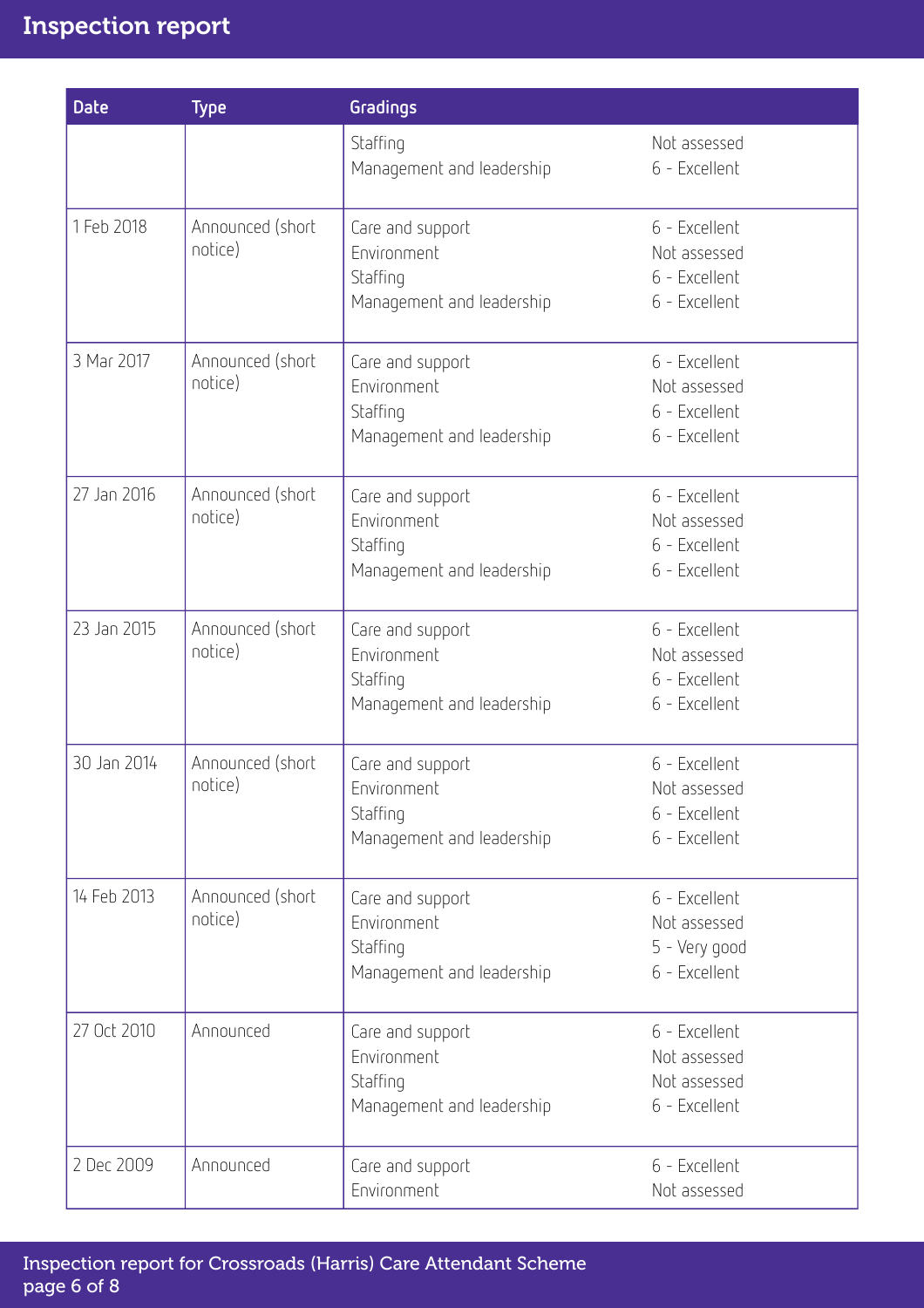| <b>Date</b> | Type      | Gradings                                                                 |                                                                 |
|-------------|-----------|--------------------------------------------------------------------------|-----------------------------------------------------------------|
|             |           | Staffing<br>Management and leadership                                    | 6 - Excellent<br>Not assessed                                   |
| 15 Jan 2009 | Announced | Care and support<br>Environment<br>Staffing<br>Management and leadership | 6 - Excellent<br>Not assessed<br>6 - Excellent<br>6 - Excellent |